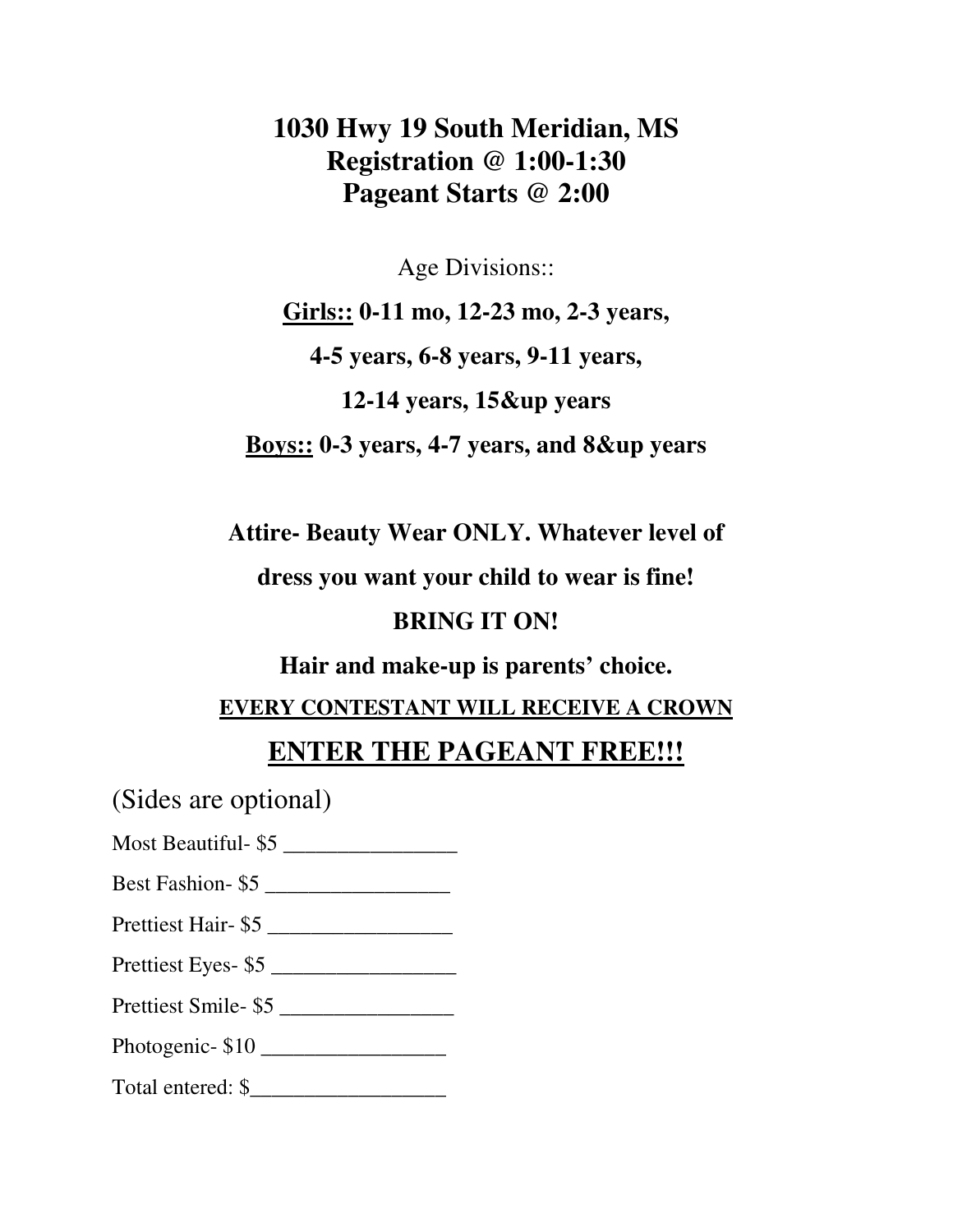**\*DISCOUNT\* turn your form in by August 31, you will get \$15 off you side award entry\*\* \*\*turn your form in by September 22, you will get \$10 off your side award entry\*\*** 

**Gate Admission:** 

**The contestant and ONE guardian will get in the fair gates FREE! All other spectators will** 

**have to pay the gate fee to come watch. (NO EXCEPTIONS)** 

**Entry Information** 

**Please make all checks and money orders payable to:**

#### **Brittany Davis**

**(checks only accepted through Sept. 22)** 

**Paypal- queenbford@aol.com (make sure to send as friends and** 

**family)** 

### **EMCEE INFORMATION:**

Age Division **Age Division** 2. The same of the same of the same of the same of the same of the same of the same of the same of the same of the same of the same of the same of the same of the same of the same of the same of  $\overline{\text{AGE}}$ Contestant's Name \_\_\_\_\_\_\_\_\_\_\_\_\_\_\_\_\_\_\_\_\_\_\_\_\_\_\_\_\_\_\_\_\_\_\_\_\_\_\_\_\_\_\_\_\_\_\_\_\_\_ Parents **Exercise 2.2** Favorite Color **Example 2018** Favorite Food **Exercise** Food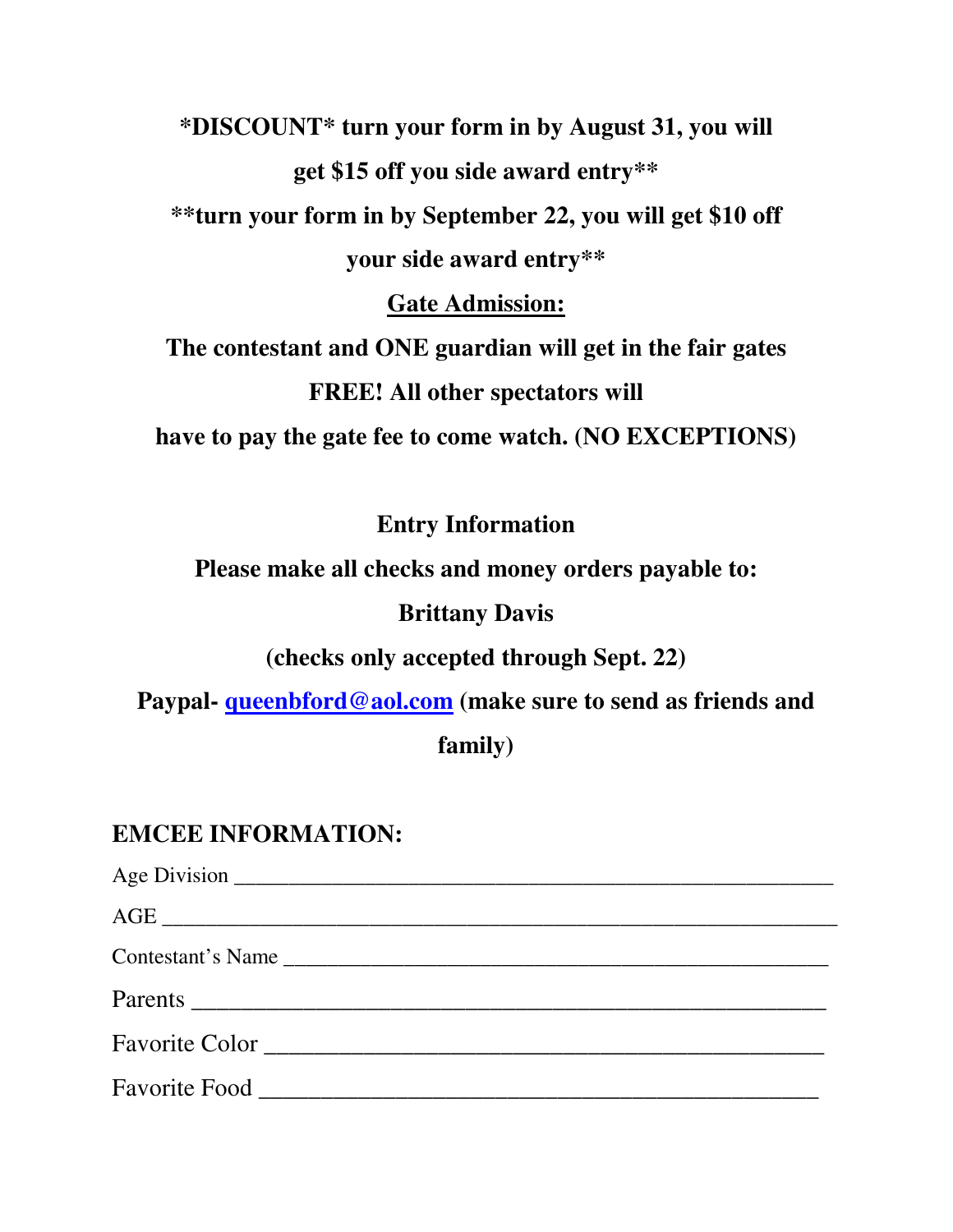| Eye Color            |  |
|----------------------|--|
| Favorite Song/Singer |  |
| Hobbies              |  |
|                      |  |
|                      |  |

I do hereby submit this form as entry into the Little Miss Queen City Fair Pageant. I agree to hold harmless the director, staff, pageant staging facility or the Lauderdale County Agri-Center from any damages, theft, injury, or losses resulting from my child's participation in this pageant including traveling to and from the pageant.

\_\_\_\_\_\_\_\_\_\_\_\_\_\_\_\_\_\_\_\_\_\_\_\_\_\_\_ \_\_\_\_\_\_\_\_\_\_\_\_\_\_\_\_\_\_\_\_\_\_

Parent's Signature Date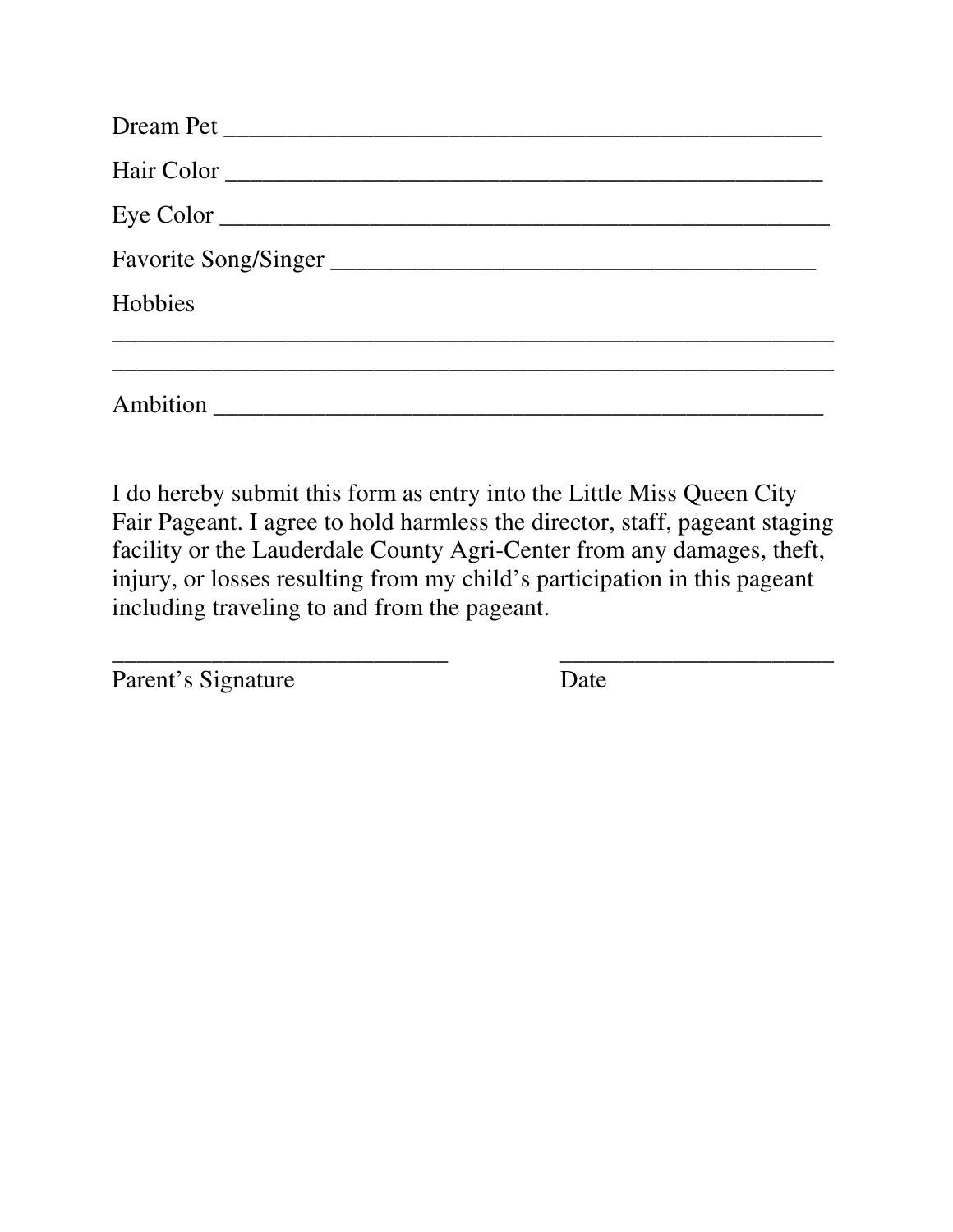# **Sponsor Tickets-\$1.00**

For anyone who sells at least 100 tickets, your child will win a 10 in crown (different from pageant crown)

## TICKETS AND TICKET MONEY IS TO BE TURNED IN BY SEPTEMBER 1.

Tickets will be put into a drawing for a chance to win a restaurant gift card. Winner will be announced at crowning (they do not have to be present to win).

| Phone #- $\frac{1}{2}$                                                                                                                                                                                                                                                                                                 |              |
|------------------------------------------------------------------------------------------------------------------------------------------------------------------------------------------------------------------------------------------------------------------------------------------------------------------------|--------------|
|                                                                                                                                                                                                                                                                                                                        |              |
| Phone #- $\frac{1}{2}$ $\frac{1}{2}$ $\frac{1}{2}$ $\frac{1}{2}$ $\frac{1}{2}$ $\frac{1}{2}$ $\frac{1}{2}$ $\frac{1}{2}$ $\frac{1}{2}$ $\frac{1}{2}$ $\frac{1}{2}$ $\frac{1}{2}$ $\frac{1}{2}$ $\frac{1}{2}$ $\frac{1}{2}$ $\frac{1}{2}$ $\frac{1}{2}$ $\frac{1}{2}$ $\frac{1}{2}$ $\frac{1}{2}$ $\frac{1}{2}$ $\frac$ |              |
|                                                                                                                                                                                                                                                                                                                        |              |
| Phone $\#$ -                                                                                                                                                                                                                                                                                                           | Phone $\#$ - |
|                                                                                                                                                                                                                                                                                                                        |              |
|                                                                                                                                                                                                                                                                                                                        |              |
|                                                                                                                                                                                                                                                                                                                        | Name-        |
| Phone $\#$ -                                                                                                                                                                                                                                                                                                           | Phone $\#$ - |